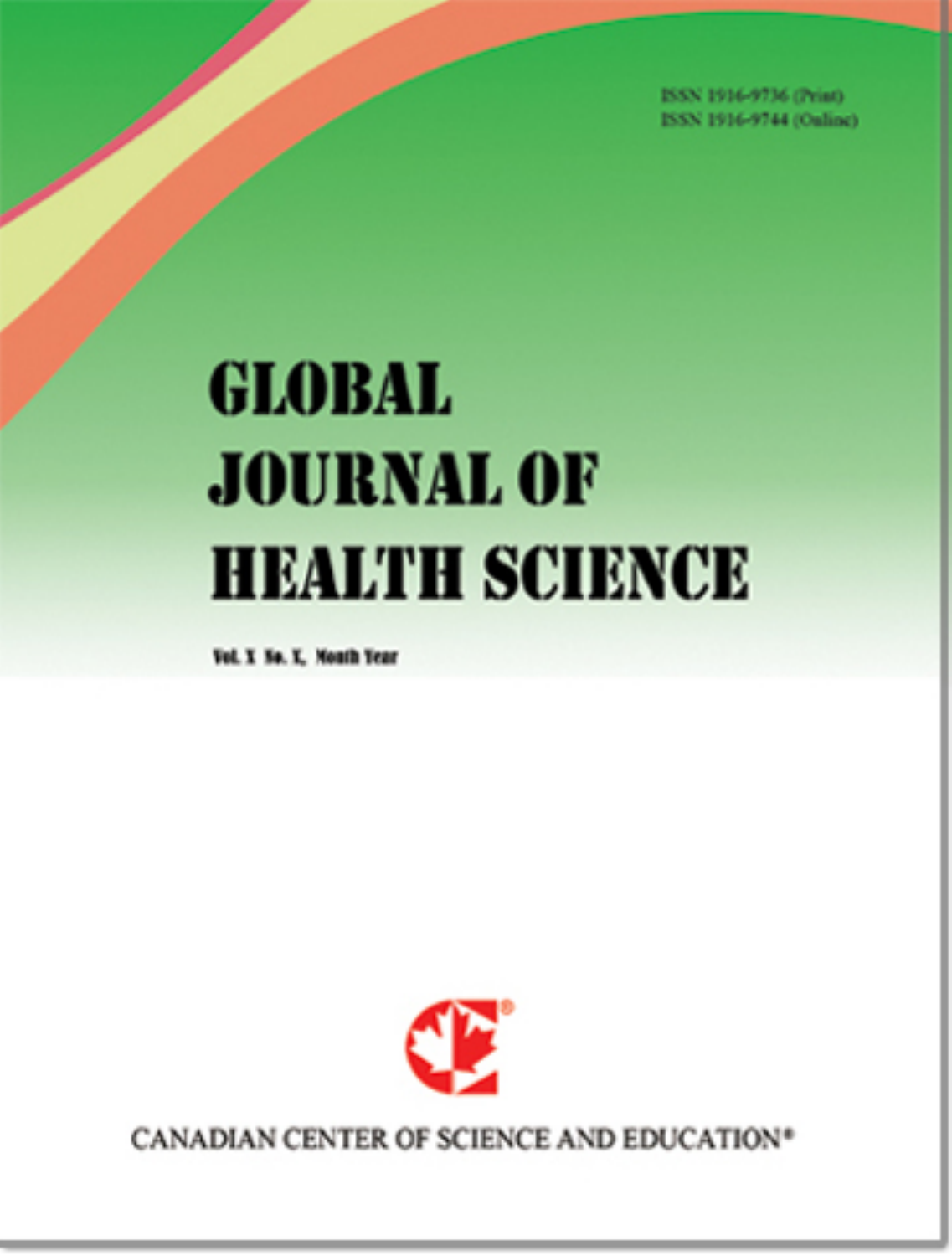# Foundling and Abandoned Children in Palestine

Bassam Yousef Ibrahim Banat<sup>1</sup>, Sameer Shqair<sup>2</sup> & Iskandar Andon<sup>3</sup>

<sup>1</sup> Department of Applied Sociology, Al-Quds University, Jerusalem-Abu Dies, Palestine

<sup>2</sup> Department of Psychology, Al-Quds University, Jerusalem- Abu Dies, Palestine

<sup>3</sup> Crèche Institution, Bethlehem, Palestine

Correspondence: Bassam Yousef Ibrahim Banat, Department of Applied Sociology, Faculty of Arts, Al-Quds University, Main Campus, Jerusalem- Abu Dies, Palestine. Tel: 970-2252-2727. E-mail: bbanat@staff.alquds.edu or bassambanat@yahoo.com

Received: August 13, 2019 Accepted: September 1, 2019 Online Published: September 13, 2019 doi:10.5539/gjhs.v11n11p52 URL: https://doi.org/10.5539/gjhs.v11n11p52

# **Abstract**

The study addressed foundling and abandoned children in the Palestinian society as a multi-dimensional phenomenon. The study consisted of a retrospective transversal survey of one hundred and fifteen abandoned children, and ninety-two abandoning mothers purposefully selected from the records of Crèche Institution in Bethlehem, West Bank. The findings indicated that the ratio of foundling and abandoned children in the Palestinian society is very low comparison with international figures. The study concludes that child abandonment in the Palestinian society is a risk factor, and that under-reporting of offences, especially incest is widespread in the Palestinian patriarchal society.

**Keywords:** Abandoned children, incest, foundling children, adoption, patriarchal society

# **1. Introduction**

Child abandonment still remains a largely hidden problem in most countries worldwide. Abandonment occurs when a mother physically, emotionally or psychologically withdraws from her children. She does this by ignoring her responsibility to parent her children, or ending her relationship with her children (Van Wyden, 2014).

The concept of child abandonment has been a key of debate in both historical and ethnographic studies (Panter-Brick & Smith, 2000). The phenomenon of abandoned children has been documented as early as 1848 by Alan Ball, in the introduction to his book on the history of abandoned children: "And now my soul is hardened: abandoned children in Soviet Russia, 1918–1930", which reports that orphaned and abandoned children have been a source of misery since the earliest times (Ball, 1994; Boswell, 1998).

In 1848, Lord Ashley referred to more than 30,000 naked, filthy, roaming lawless and deserted children in and around London (Del Col, 1988**)**. By 1922 there were at least seven million homeless children in Russia because of the devastation caused by the World War I and the Russian Civil War (Ball, 1994).

Abandonment also refers to the voluntary dismissal of control over children by their parents or guardians, leaving them somewhere, selling them, or legally consigning authority to another person or institution (Boswell, 1998; Kgole, 2007).

Article seven of the United Nations Convention on the Rights of the Child (CRC) states that every child has the right to know and be cared for by his or her parents. When a child is abandoned, this right is violated. Infants and young children are at a great risk of being abandoned (UN, 1989; The University of Nottingham, 2012).

According to UNICEF estimates, millions of abandoned children live in several cities around the world, with a large number residing in Latin America, Western Europe and Africa (International Street Kids, 2014).

## **2. Background and Literature Review**

Abandon is a way to give up a person or something or a place that has no intention of returning (Kgole, 2007). Abandoned children are considered a very flexible opinion that has long been used to prove claims about victim status and compensation for empathy and care (Ransel, 2002).

Child abandonment is a global phenomenon that has occurred to varying degrees in almost every culture and society. The main difference is how and why children are abandoned and what happens to them, which is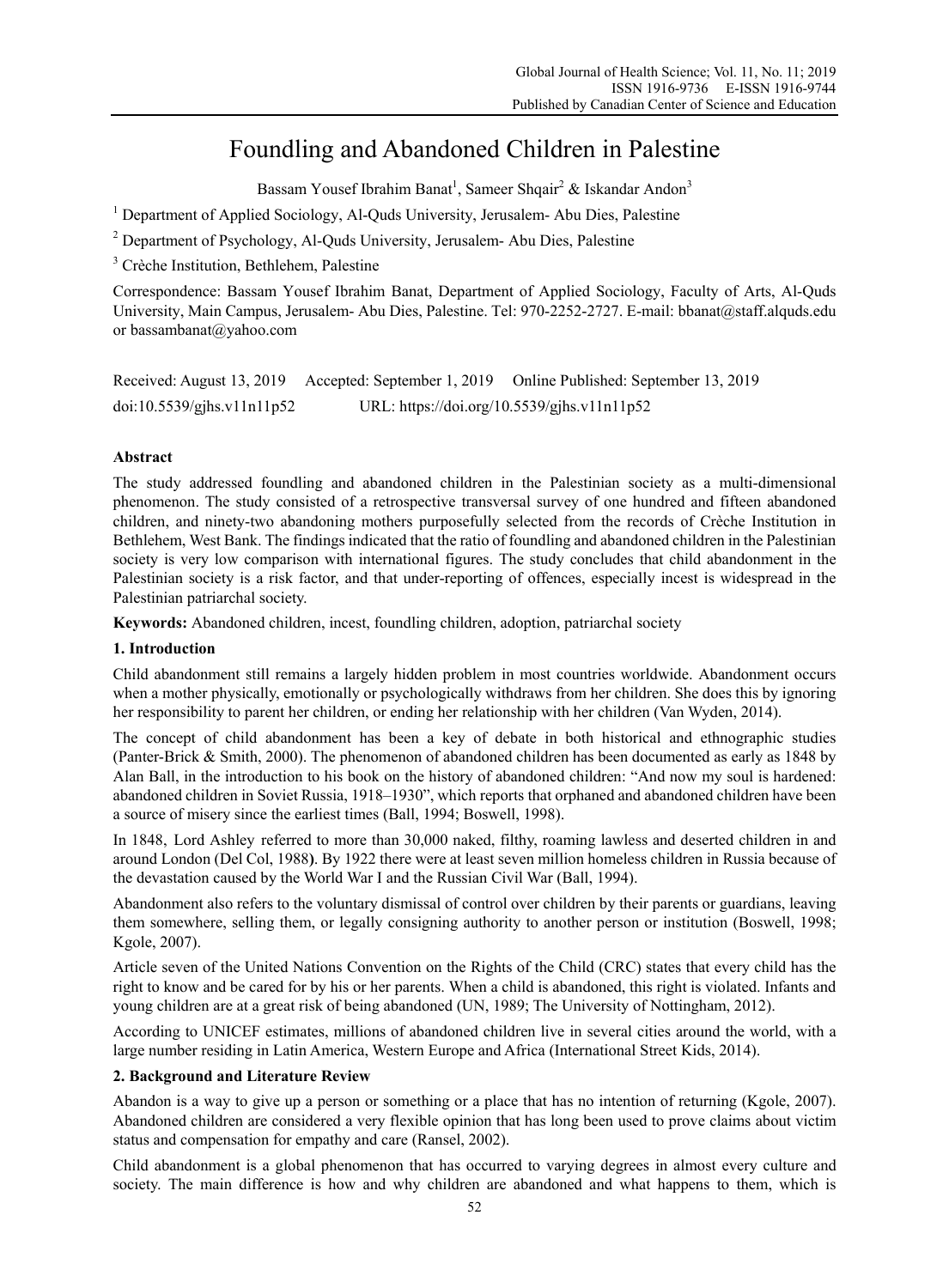dependent on the specific time, place, and culture (Fuchs & McBride-Schreiner, 2014).

Historically, mass child abandonment around the world and through generations since the early 1600s, has been reported usually associated with urbanization and other related social problems such as broken family support systems, young single women's vulnerability in these environments, and the devastating impact of poverty (Blackie, 2014).

Between the  $17<sup>th</sup>$  and  $18<sup>th</sup>$  centuries, Europe witnessed a staggering rise in child abandonment rates and the creation of the first houses for the capture and founding of scorpions, led mainly by spiritual institutions such as the Catholic Church. In the 19th century, the United States experienced a similar rise due to industrialization and migrant labor. However, they lacked the social support systems in Europe with devastating consequences for children. Moreover, in the late 1980s, there was a significant increase in child exemption in China, which coincided with governments recently implementing a strict policy on one child per family (Fuchs & McBride-Schreiner, 2014).

Article 27 of the Convention on the Rights of the Child (CRC) confirms that states parties recognize the right of every child to an adequate standard of living for the child's physical, mental, spiritual, moral and social development (UN, 1989). Abandoned children are naturally denied of these rights.

The operational definition of the term "abandoned child" refers to a child whose biological parents have stated their responsibility to care for and meet their basic developmental needs and who have physically separated themselves from them before assuming this responsibility by an authorized institution (Stativă *et al*., 2005).

Furthermore, UNICEF defined the abandoned child as a child who does not know where his next meal will come from; he or she does not know where to spend the night; he or she does not live with a mother or father. However, International Street Kinds-ISK (2014) reports the following set of statistics: every two seconds the child becomes an orphan; every 14 seconds the child is orphaned with AIDS; authorities estimate that child pornography is \$ 20 billion a year; many abandoned children end up as victims of this deviant activity; many street children use a number of inhalants (glue, gasoline, lighter fluid) and illegal drugs (marijuana, cocaine and heroin); and abandoned children are routinely detained illegally, beaten and tortured and sometimes killed by police in some countries.

In short, abandonment includes physical and emotional issues. On the one hand and in some cases, abandonment is physical. Physical abandonment occurs when physical conditions of prosperity are replaced by lack of proper supervision, inadequate nutrition and meals, inadequate clothing, housing, heat, shelter, physical and/or sexual abuse (Black, 2010). On the other hand, emotional neglect occurs when parents fail to provide the emotional conditions and emotional environment necessary for healthy growth. Additionally, Kgole (2007) points out that abandonment can include child abuse, emotional abuse, and neglect.

Abandoned children are found in a large majority of the world's cheif cities, with the phenomenon spread in densely populated urban centers in developing countries or economically unstable areas. According to the United Nations, millions of street children live in various cities around the world, with a large proportion living in South Africa, Eastern Europe, South Asia and Latin America (Huang *et al*., 2004).

In fact, the hidden and isolated nature of abandoned children makes it difficult to collect accurate statistics. Rough estimates of UNICEF show that the number of abandoned children is increasing. More than 400 million abandoned children live alone in the streets of hundreds of cities around the world; and they are struggling to survive the day (International Street Kids, 2014).

To sum up, one of the biggest challenges facing the world today is the phenomenon of foundling children. It is considered an overwhelming social problem in all rich and poor countries. This phenomenon has existed since ancient times; therefore, world countries in general and Arab countries in particular, have dedicated special attention to this phenomenon. This has actually taken place following the signing of the international child conventions and after a noticeable increase in the number of foundlings deposited right at the doorsteps of churches or mosques, hospitals, parks and open veldts, cemeteries or even rubbish sites. As a point of fact, this has turned into a phenomenon that is threatening some Arab countries.

In the Arab countries, it is rather difficult to measure the exact number of abandoned children due to the notion of social stigma in the Arab culture, and consequently many of which are under-reported. The number is nonetheless large and growing almost certainly with the phenomenon of incest, which increases the figures of foundling children in the Arab societies (Al-Watan Voice, 2012). NGOs estimated that at least thousands of abandoned children in the Arab world, most in the countries of Morocco, Sudan and Egypt (Al-Watan Voice, 2012).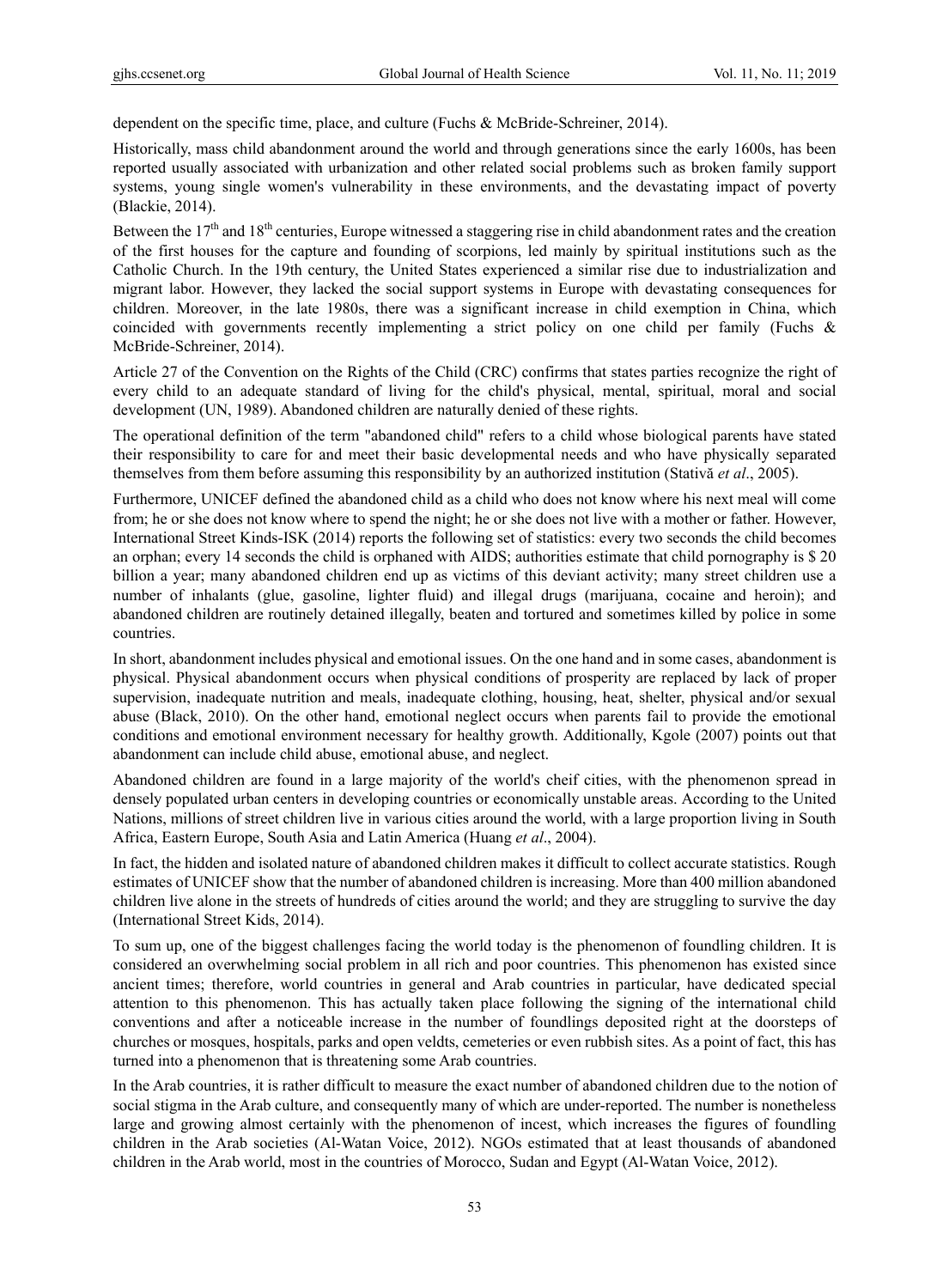Similarly, there are no official statistics about abandoned children in the Palestinian society, according to the authors' knowledge. Crèche Institution in the holy city of Bethlehem, the cradle of Jesus Christ, is the only pioneer institution, which is engaged in the field of providing protection and care for foundling children in Palestine. This institution was established in 1883, and it offers services to more than two hundred children up-to-date; it is the only secure shelter for women in distress as well as for pregnant women outside the legitimacy of legal marriage; pre- and post-natal care is given to these mothers in order to secure their safety and that of their newly born child.

Although child abandonment is a global phenomenon, it has not been sufficiently studied or understood thus far (Fuchs & McBride-Schreiner, 2014). Nelson *et al.* (2014) concluded that Romania's abandoned children document the devastating toll that children pay for deprived responsive care, social interaction, motivation and psychological comfort.

Furthermore, Van Weiden (2014) concluded that a child who lost his mother to abandonment suffered from grief and confusion when hearing his friends talk about their mothers because it was difficult for him/her to see other children living a normal life in a healthy family. Moreover, the study of Blackie (2014) indicated that child abandonment is increasingly associated with post-traumatic stress for both the abandoned mother and the abandoned child.

Additionally, a study by Black (2010) found that when children suffer from chronic loss without the psychological or physical protection they need and certainly deserve, it is extremely natural for them to absorb the incredible fear; not receiving the necessary psychological or physical protection equals abandonment; and living with repeated abandonment experiences creates toxic shame. Meanwhile, Whetten *et al.* (2009) argued that leaders struggle to care for an estimated 143 million orphans and millions of abandoned children worldwide; and global decision makers are advocating for the swiftest transfer of orphaned children living in abandoned institutions and children (OAC) to a family home and care environment, and that institutional care shall be a last resort.

Overall, many governments, NGOs and members of civil society around the world have shown interest in abandoned children because the number has increased dramatically. Despite that, more work is needed.

#### **3. Aims and Scope**

Banter Brick Smith (2000) argued that the situation of abandoned children's attracts a lot of political and tabloid interest, but it is somewhat surprising to sociologists worldwide. This is the first study, to the author's knowledge, which examined the extent of foundling and abandoned children in the Palestinian society, which is considered a taboo. This study also included an understanding of the prevalence of child abandonment, the consequences of abandonment, and the possible reasons behind this multi-faceted phenomenon to fill an important gap in the knowledge about foundling and abandoned children in the Palestinian society. A measure of the study topic is presented with demographic variables related to abandoned children and abandoning mothers. The study applications are essential as a reference point for evaluating possible effective prevention programs and social policies for intervention aimed at protecting the most vulnerable children and mothers in the patriarchal Palestinian society.

# **4. Questions**

The study addressed the following questions:

4.1 What are the main demographic characteristics related to foundling and abandoned children in the Palestinian society?

4.2 What are the main demographic characteristics related to abandoning mothers in the Palestinian society?

## **5. Methodology**

## *5.1 Approach*

A retrospective transversal study was conducted over a period of seven months in 2017 to carry out the study objectives.

#### *5.2 Population and Sampling*

The study population constituted of foundling and abandoned children at Crèche Institution in Bethlehem, West Bank in the years between 1999 and 2017 temporarily or definitely abandoned, and their mothers based on the primary data of Crèche Institution. The sample survey constitutes one hundred and fifteen foundling and abandoned children and ninety-two abandoning mothers purposefully selected (Crèche Institution, 2017).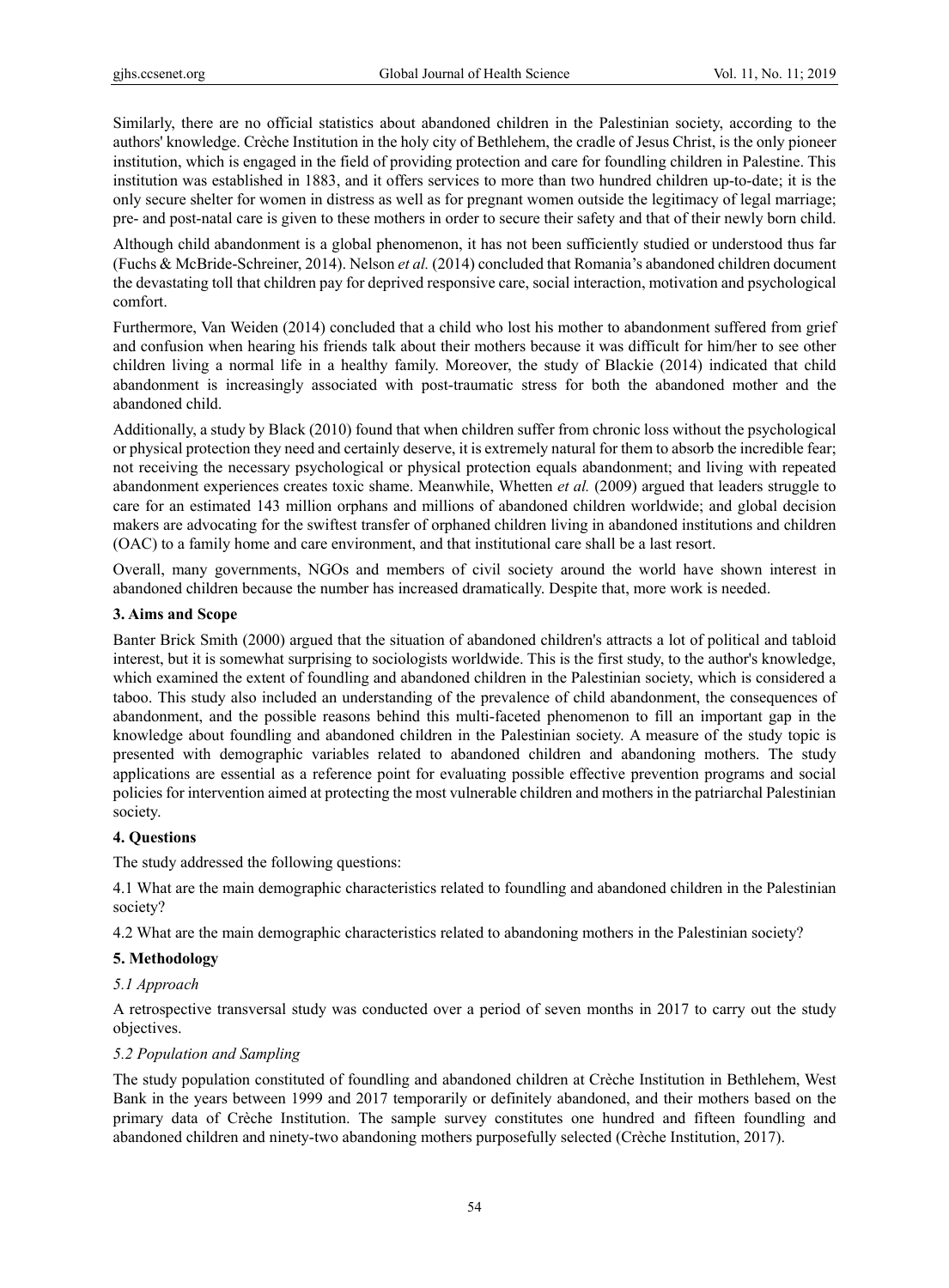## *5.3 Instrumentation*

This study is quantitative in nature using a questionnaire developed by the authors. The sample survey involved studying the records of the foundling and abandoned children and the available evidence of their mothers. Data was collected between June and November in 2017. The questionnaire consisted of two main sub-scales: the first contained the background information of foundling and abandoned children, which included, gender, age, year of abandonment, site of abandonment, time of abandonment, region of abandonment, type of abandonment, the health situation, and adoption status. The other contained information of abandoning mothers which included, age, marital status, level of education, residence, health and economic situation.

#### 5.3.1 Validity

Validation of the instrument proceeded in two distinct phases. The initial phase involved a group of referees and experts, while the second phase involved a small focus group session of eighteen children to validate the survey. Both measures indicated that those items were suitable in measuring every item of the multi-dimensional phenomenon of child abandonment among the sampled population.

#### *5.4 Data Analysis*

The questionnaire items were ranked and codified in order to carry out the required statistical analysis of the data. Descriptive statistics were generated to evaluate the rate of child abandonment among the sampled population by measuring: frequencies, percentages, mean scores, standard deviation and graphics using SPSS.

#### **6. Findings**

One hundred and fifteen abandoned children and ninety-two abandoning mothers were investigated. The ratio of child abandonment in the Palestinian society is shown to be very low (0.03%) in the years between 1999 and 2017, which is translated to an estimated number of 125 children in 19 years out of 362032 estimated births between 1999 and 2017 (Palestinian Central Bureau of Statistics, 2017).

Contextual demographic variables of children included gender, age, year of abandonment, site of abandonment, time of abandonment, region of abandonment, type of abandonment, health situation, and adoption status. Boys represented 52.2% of the children while the remaining 47.8% were girls. In terms of the age of abandoned children, most of the child abandonment was at the age of one day (54.8%), followed by the age of 2-5 days (24.3% of the children). The number of abandoned children seems to decrease as the age increases.

Furthermore, the study findings reveal that child abandonment in the Palestinian society took place over the years starting from 1999 until 2014, mostly in the year 2000 (12.2%), followed by 2008 (11.3%) and 9.6% in the year 2012. As for the registered site of abandonment, it was on the doorstep of a church or a mosque (23.5%), rubbish sites, dustbins and landfills (18.3%), parks and open veldts (16.5%), hospitals (14.8%), and in other sites mostly at Crèche, sewers, and on the street respectively and ranked in a descending order.

Additionally, results indicated that concerning the time of abandonment, the majority of abandoned children was during the night hours (55.6%); and 52.2% of those were abandoned in the South of Palestine. In terms of abandonment type, the vast majority was classified as "illegal child" (80%) from out of wedlock, due to different reasons mostly marriage promise (40.2%), family incest (32.6%), prostitution (21.7%) and rape (5.4%).

Of the sample population, 22.6% of the children had congenital malformations; 53.8% of which were temporarily compared to 46.2% permanently. An analysis of the child's route showed that the vast majority (82.6%) of children had been discharged form Crèche Institution, more than half of whom (57.4%) were in adoption programs, specifically (77.3%) inside Palestine.

With regards to abandoning mothers, contextual demographic variables included age, marital status, level of education, residential environment, health and economic situation. An analysis of the characteristics of mothers who had abandoned their children revealed that 44.6% were less than twenty years of age at the time the child was born, while 33.7% were in the age of 20-30; the majority of them were single (71.7%); and the vast majority of them (80.4%) did not complete Junior School.

Moreover, the residential environment of mothers did not show a significant statistical difference between urban and rural areas of abandoned children in the Palestinian society: 42.4% of whom lived in rural villages, 40.2% from urban cities, 13% were refugee camps residents, and 4.3% were from Bedouin communities. As for the health situation of the mothers, the study showed that 78.3% of them were considerably healthy, while the remainder were disabled; where 55% are temporarily disabled compared to 45% permanently disabled. Finally, the study revealed that 79.3% of mothers were below the socio-economic level.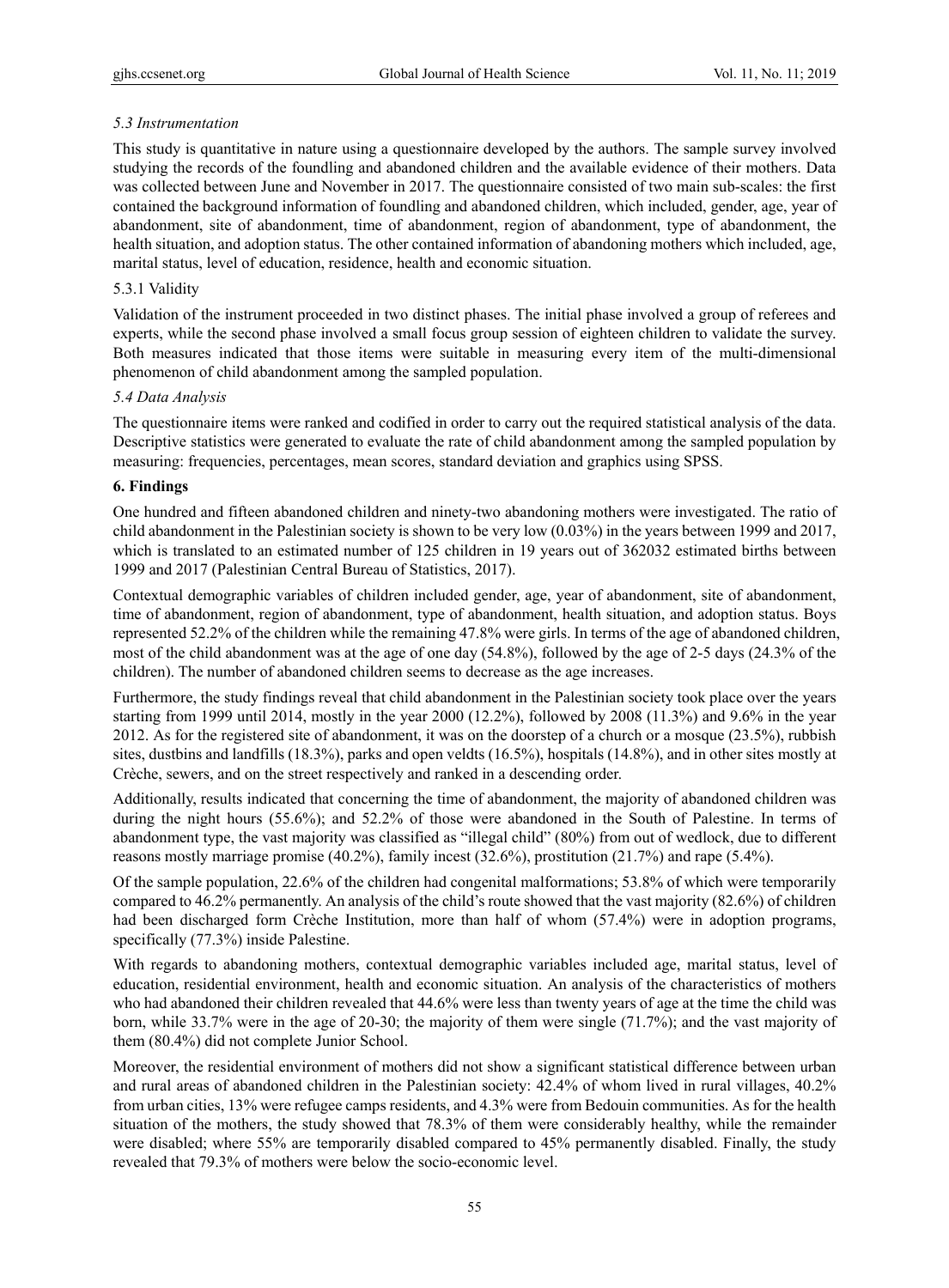# **7. Discussion**

The study findings indicated that the ratio of child abandonment in the Palestinian society is very low comparison with international figures. Despite the drop in the average of foundling children in the Palestinian society compared with international figures including Middle Eastern countries, the outcomes are very alarming especially when living in a conservative society that strictly adheres to religious and moral values.

In fact, child abandonment in the Palestinian society is a risk factor, and that under-reporting of offences, especially incest is widespread in a patriarchal ideology that is deeply rooted in the Palestinian society. The subject is taboo in a male-oriented culture of denial (Barakat, 1993; Arab Human Development Report, 2009; Banat, 2014).

Child abandonment is a complex problem that represents not only serious difficulties for the overburdened child and mother, but also for the society. According to Black (2010), experiences of abandonment and violating boundaries in no way constitute charges for the child and the child's innate values, they instead reveal the misunderstanding, misconception and bad behaviors to those who harm them. However, wounds are deep in their young hearts and minds, and this very real pain continues today and will remain with them and become a driving force in their adult lives. Similarly, Panter-Brick and Smith (2000) concluded that neglect isolates abandoned children from their peers, assumes that they are more vulnerable, and implies an irreversible change in home relationships.

Meanwhile, abandoning mothers often find themselves in desperate situations mostly frustrated with feelings of disempowerment, anger and depression in a patriarchal society who tends to blame the victim. In this regard, the World Health Organization (2013) reported that violence against women is a public health problem with epidemic proportions because it spreads throughout the world, endangering women's health, limiting their participation in society and causing great suffering.

In short, the act of abandonment is a chronic social stigma starting from the birth event, which may lead to suicide, as documented with the abandoned Palestinian child F.B. from Crèche Institution when he discovered his abandonment reality after 21 years of age (Andon, 2014).

Moreover, the phenomenon of abandoned children poses a complex social challenge in the Palestinian Islamic society, specifically when it comes to adoption, which is frequently with sub-cultural barriers. Marriage is the only culturally and legally accepted way to regulate a family. The teachings of Islam call for a legal Shari'a marriage within the framework of matrimony in order to prevent any mixing of lineage. Any sexual relationships outside of marriage are considered taboo and a great sin, which leads to legal punishment. "And approach not adultery, undoubtedly that is immodesty and a very vile path" (Isra: 32).

Furthermore, it was also narrated that Prophet Mohammed - May God's peace and prayer be upon him - to have said, "O young men, whoever among you can afford it, let him get married, for it is more effective in lowering the gaze and guarding one's chastity. Whoever cannot afford it, let him fast, for it will diminish his desire." Similarly, Islam is very keen on taking care of foundling children in particular since they did not commit a sin to deserve this suffering and punishment. The Prophet called for providing guardianship for them since in Islam there is no adoption by making them sons, brothers or neighbors; he/she shall have what we have and he shall do the same duties like us (Idees, 2014). This confirms what is stated in the Holy verses, "Call them after their father's, this is more justified in the sight of Allah, but if you do not know their fathers, then they are your brothers in faith and as human being your cousin" (Ahzab: 5).

In terms of Muslim tolerance concerning foundling children and its wholehearted teachings in taking care of them, it was narrated that:

"There came to him (the Holy Prophet) a woman from Ghamid and said: Allah's Messenger, I have committed adultery, so purify me. The Holy Prophet turned her away after he knew that she was pregnant with an illegitimate child. He told her: go away until you give birth to (the child). When she delivered, she came with the child (wrapped) in a rag and said: Here is the child whom I have given birth to. She said: Allah prophet purify me from adultery. He looked at her child and said: Go away and suckle him until you wean him. When she had weaned him, she came to him (the Holy Prophet) with the child. He (the Holy Prophet) entrusted the child to one of the Muslims by saying whoever takes guardianship of this child will be my companion in paradise like these two fingers, and then pronounced punishment. And they stoned her. Afterwards the Prophet (PBUH) led her funeral prayers. And she was buried. `Umar May God be pleased with said: "O Messenger of Allah! She committed Zina and you have performed funeral prayer for her?'' He replied, "Verily, she made repentance which would suffice for seventy of the people of Al-Madinah if it is divided among them. Can there be any higher degree of repentance than that she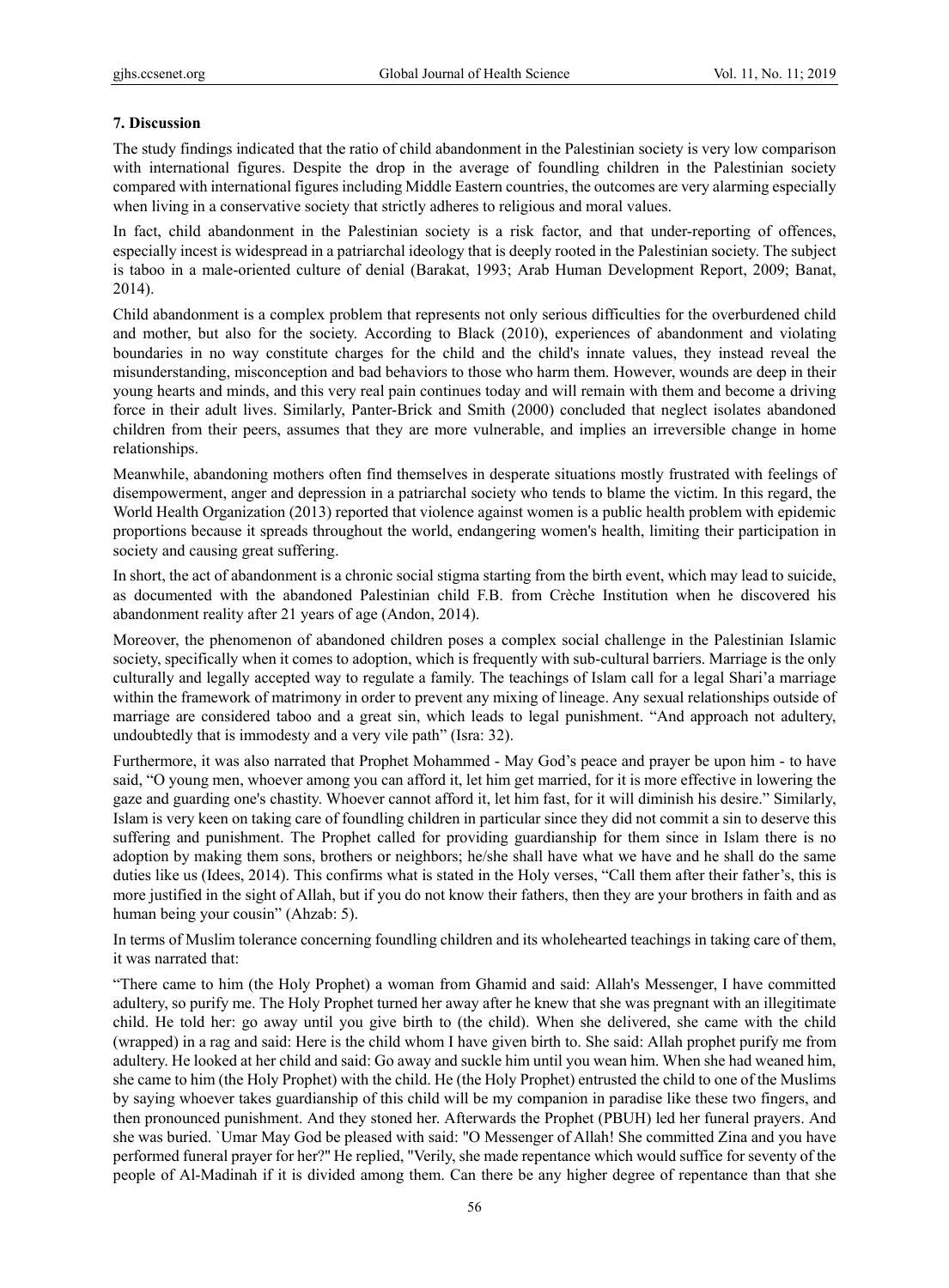sacrificed her life voluntarily to win the Pleasure of Allah" (Idees, 2014).

On the other hand, Christianity made adoption permissible. It is undoubtedly difficult to find a child without a father or a mother and so being with a family would help that child to put up with life's difficulties and to bestow upon him/her love and affection. It is also harder when those children are without a name or a family they could relate to. Their parents have committed a dreadful sin, the outcome of which is this child who is the forbidden fruit of momentarily pleasure and desire on one side, and a source of long years of sadness on the other side. Adoption would protect foundling children who would live in a natural family. In addition, the adoption of this child would bring happiness and joy to the lives of so many couples who are unable to have babies taking into consideration the Christians percent in the Palestinian society that do not exceed more than 1 percent of the Palestinians (Awwad, Abood Orthodox Church Priest, 2014).

Furthermore, Christianity preaches having a legal marriage and forbids any pre-marital coitus. Moreover, as part of the teachings of Jesus Christ, He called for tolerance:

"They say unto him, Master, this woman was taken in adultery, in the very act. Now Moses in the law commanded us, that such should be stoned: but what sayest thou? So when they continued asking him, he lifted up himself, and said unto them, He that is without sin among you, let him first cast a stone at her. And they which heard *it,* being convicted by *their own* conscience, went out one by one, beginning at the eldest, *even* unto the last: and Jesus was left alone, and the woman standing in the midst. When Jesus had lifted up himself, and saw none but the woman, he said unto her, Woman, where are those thine accusers? Hath no man condemned thee? She said, No man, Lord. And Jesus said unto her, neither do I condemn thee: go, and sin no more" (Verses 7:53-*8*:11 of the *Gospel of John*).

Although adoption may be one of the proposed solutions to the problem of foundling and abandoned children in the Palestinian society but it entails many risks. According to Stativă *et al*. (2005), separation of the child from his mother shortly after birth, or at a very young age, at a health institution exposes the child for long and significant periods to a presence in which his or her developmental needs are ignored.

#### **8. Conclusion and Recommendations**

Child abandonment is a global phenomenon that exists in modern societies more than the classical ones. Child abandonment has raised alarm bells among several Palestinian organizations taking into consideration the number of abandoned children born out of wedlock and incest, which is rather difficult to evaluate in the Palestinian society where the under-reporting of offences is widespread in a patriarchal system that jeopardizes the reputations of women in the community over their own well-being and lives. Much needs to be done concerning the delivery of children in relation to the needs of children and mothers in the Palestinian society, which has conservative customs and traditions, male patriarchal domination and gender inequality. In light of the study findings, the following recommendations are made:

- 1. Provide legal protection and social assistance for foundling and abandoned children and their mothers.
- 2. It is essential to establish close cooperation between all sectors of the society on the formal and civil levels with regards to social awareness in order to avoid an increase in the number of foundling children in the Palestinian society, to treat these children with dignity and to integrate them into society as normal individuals since they are victims of the sins of their parents and based on their right to lead a normal life as the rest of the children.
- 3. Families must assume the responsibility of social discipline and sound social upbringing of their children through sound guidance and monitoring of their behaviors reinforcing sexual health education in the school curriculum to raise awareness.
- 4. Empowering women in the Palestinian society is an essential component for the prevention of violence and prejudice against them.

#### **Competing Interests Statement**

The authors declare that there are no competing or potential conflicts of interest.

## **References**

- Al-Watan Voice. (2012). Abandoned children. Retrieved from http://www.alwatanvoice.com/arabic/news/2012/07/07/294903.html
- Andon, I. (2014). Foundling and abandoned children in Palestine: reality and challenges. Conference, Al-Quds University, main campus, Abu Dies, April 14. Retrieved from https://www.alquds.edu/ar/news-ar/138308-.html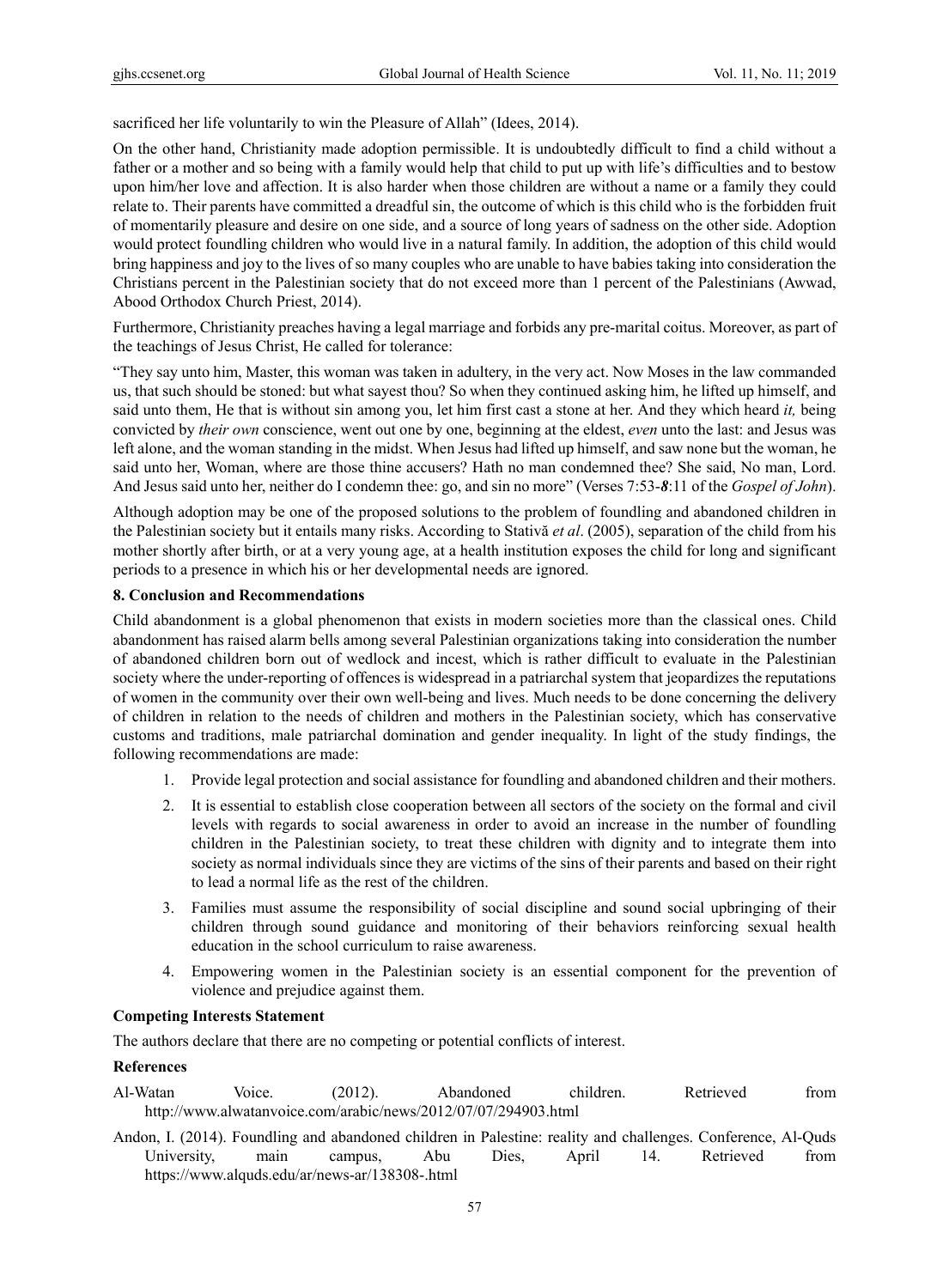- Arab Human Development Report. (2009). *Challenges to human security in the Arab countries.* New York: United Nations Development Program. Retrieved from http://hdr.undp.org/sites/default/files/hdr2009-arabic.pdf
- Awwad, T. (2014). Foundling and abandoned children in Palestine: the Christian point of view. Conference, Al-Quds University, main campus, Abu Dies, April 14. Retrieved from https://www.alquds.edu/ar/news-ar/138308-.html
- Ball, A. (1994). *And now my soul is hardened: abandoned children in Soviet Russia 1918-1930.* Berkeley: University of California Press.
- Banat, B. (2014). Sense of community among Palestinians. *Asian Journal of Social Sciences & Humanities, 3*(4), 197-207. Retrieved from http://www.ajssh.leena-luna.co.jp/AJSSHPDFs/Vol.3(4)/AJSSH2014(3.4-19).pdf
- Barakat, H. (1993). *The Arab World: society, culture, and state.* Berkeley: University of California Press.
- Black, C. (2010). Understanding the pain of abandonment: living with repeated abandonment experiences creates toxic shame: the many faces of addiction*.* Retrieved from https://www.psychologytoday.com/us/blog/the-many-faces-addiction/201006/understanding-the-pain-aband onment
- Blackie, D. (2014). Fact sheet on child abandonment research in South Africa. South Africa: National Adoption Coalition. Retrieved from http://146.141.12.21/bitstream/handle/10539/17064/ Deirdre%20Blackie%20Masters%20Thesis%20March%202014%20Final%20Submission.pdf?sequence=1 &isAllowed=y
- Boswell, J. (1998). *The kindness of a stranger: the abandonment of children in Western Cape from late antiquity to the renaissance.* New York: University of Chicago press.
- Crèche Institution. (2015). *Foundling and abandoned children and abandoning mothers' primary data.* Bethlehem.
- Del Col, L. (1988). *The life of the industrial worker in nineteenth century England.* Morgantown: West Virginia University
- Fuchs, R., & McBride-Schreiner, S. (2014). *Foundling and abandoned children.* Oxford Bibliographies. https://dx.doi.org/10.1093/obo/9780199791231-0075
- Helton, L., & Jackson, M. (1997). *Social work practice with families: a diversity model.* Boston: Allyn and Bacon.
- Huang, C-C., Barreda, P., Mendoza, V., Guzman, L., & Gilbert, P. (2004). A comparative analysis of abandoned street children and formerly abandoned street children in La Paz, Bolivia. *Archive Disease in Childhood, 89*(9), 821-826.
- Idees, Y. (2014). *Foundling and abandoned children in Palestine: the Islam point of view*. Conference, Al-Quds University, main campus, Abu Dies, April 14. Retrieved from https://www.alquds.edu/ar/news-ar/138308-.html
- International Street Kinds-ISK. (2014). *Statistics on abandoned children*. Retrieved from http://www.internationalstreetkids.com/statistics.php
- Kgole, M. (2007). *The needs of caregivers of abandoned children* (Master Thesis, South Africa: University of Pretoria).
- Nelson, C., Fox, N., & Zeanah, C. (2014). *Romania's abandoned children deprivation, brain development, and the struggle for recovery.* Cambridge: Harvard University Press.
- Palestinian Central Bureau of Statistics. (2017). *Population, housing and establishment census.* Ramallah.
- Panter-Brick, C., & Smith, M. (2000). Abandoned children. *Journal of Biosocial Science, 34*(3), 426-428. https://doi.org/10.1017/S0021932002224256
- Ransel, D. (2002). Abandoned children. *Journal of Interdisciplinary History, 32*(3), 449-450. Retrieved from http://www.jstor.org/stable/3656221
- SOS Children's villages International. (2012). *Facts and figures.* Bethlehem.
- Stativă, E., Anghelescu, C., Mitulescu, R., Nanu, M., & Stanciu, N. (2005). The situation of child abandonment in Romania. UNICEF Romania. *Retrieved from https://www.unicef.org/ceecis/GDD\_2005\_Romania\_Child\_abandonment.pdf*

The Holy Quran, Al-Ahzab.